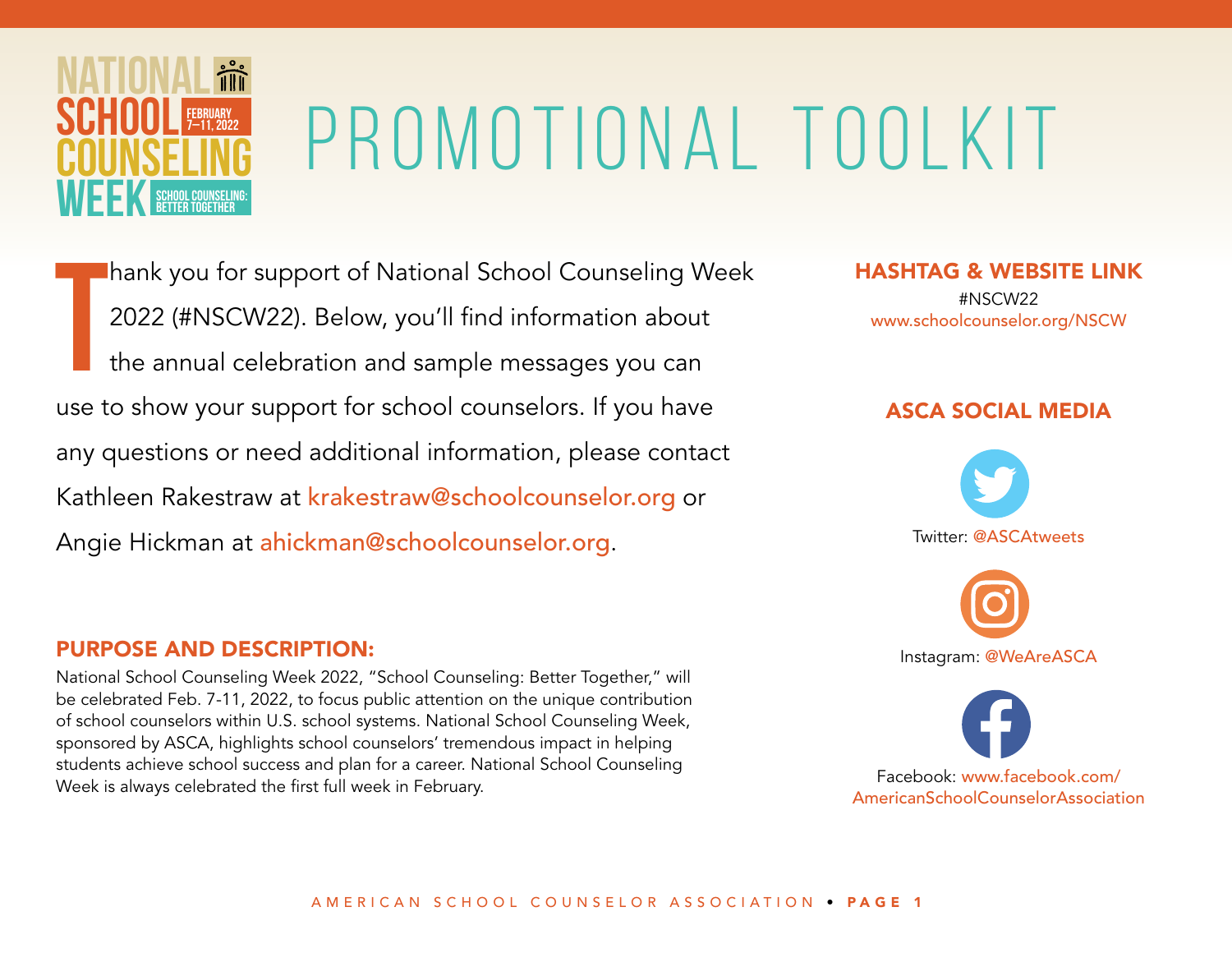

### SAMPLE SOCIAL MEDIA COMMUNICATION



impact on your life and career?

- 1. National School Counseling Week is Feb. 7-11. We are excited to recognize the work of the 110,000 #schoolcounselors across the nation! #NSCW22
- 2. School counselors collaborate with multiple school staff to support student success. #BetterTogether #NSCW22
- 3. Every student deserves a #schoolcounselor. School counselors and students are #BetterTogether. #NSCW22
- 4. #SchoolCounselors serve 51 million K-12 students nationwide. This week we celebrate them! #NSCW22
- 5. Join @ASCAtweets in celebrating #NSCW22, which highlights the unique contributions of the nation's 110,000 #schoolcounselors. #NSCW22
- 6. Do you know what #schoolcounselors really do? Spoiler alert: It's a lot. This week, we're celebrating their dedication to all students. #NSCW22 #BetterTogether
- 7. Every day, school counselors make a difference for students. Learn more at www. schoolcounselor.org/role. #NSCW22 #BetterTogether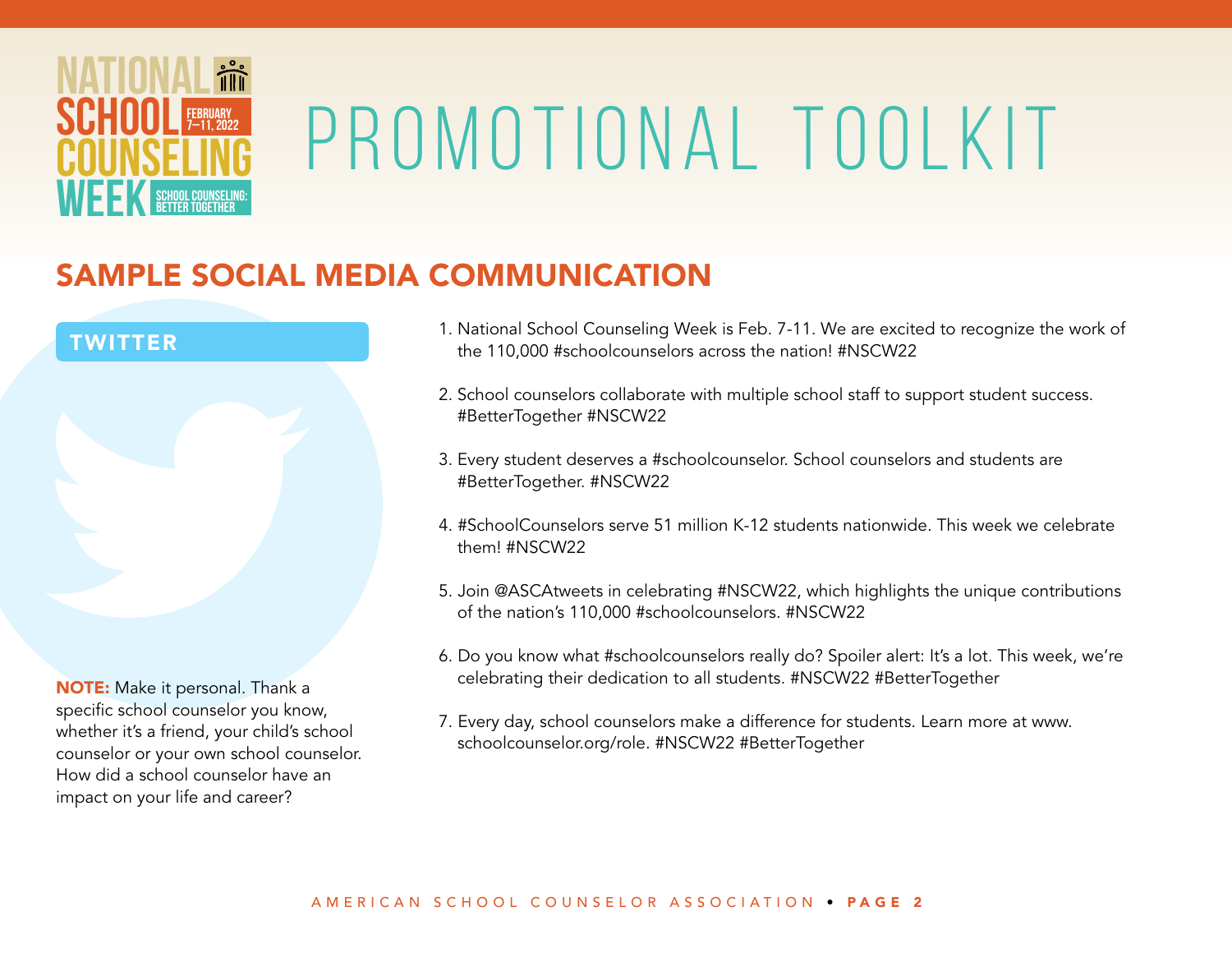

#### SAMPLE SOCIAL MEDIA COMMUNICATION

#### FACEBOOK

- 1. National School Counseling Week 2022 (Feb. 7-11), sponsored by the American School Counselor Association (ASCA), highlights the essential contribution of school counselors within U.S. school systems and the tremendous impact they have in helping students achieve school success and plan for a career. Take a moment to thank your local school counselor(s).
- 2. School counselors help students in more ways than you may know. This week we celebrate them as a part of National School Counseling Week 2022. Learn more about the role of this essential profession: <https://www.schoolcounselor.org/role>
- 3. Every student deserves a school counselor. to help with academic achievement strategies, managing emotions and applying interpersonal skills, and planning for postsecondary options. Students and school counselors are #BetterTogether.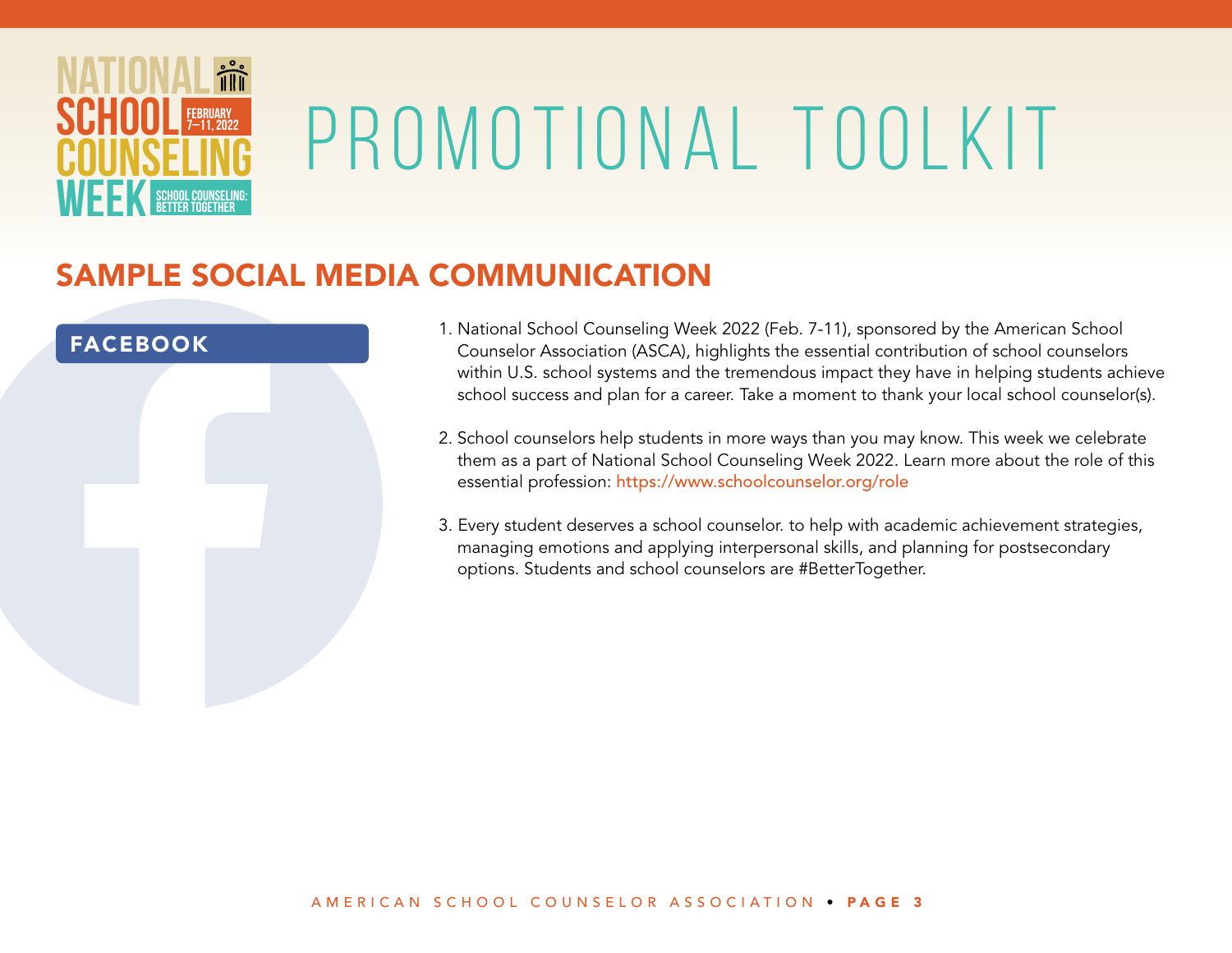

### SAMPLE SOCIAL MEDIA COMMUNICATION



Use the following sample posts with your own image honoring school counselors or download the graphics below. Be sure to tag @WeAreASCA and #NSCW22.

- 1. When administrators, teachers, school counselors and other mental health professionals collaborate, students succeed. We're #BetterTogether. #NSCW22 @WeAreASCA
- 2. More than 110K school counselors provide students with academic, college/career and social/ emotional development. This week, we celebrate all school counselors. #NSCW22 @WeAreASCA
- 3. We join @WeAreASCA in honoring the contributions of school counselors. #NSCW22
- 4. National School Counseling Week, Feb 7-11, highlights the unique contributions of school counselors within U.S. school systems and their tremendous impact on student success. Please thank your local school counselors. #NSCW22 @WeAreASCA
- Click graphics at right for full-size images.

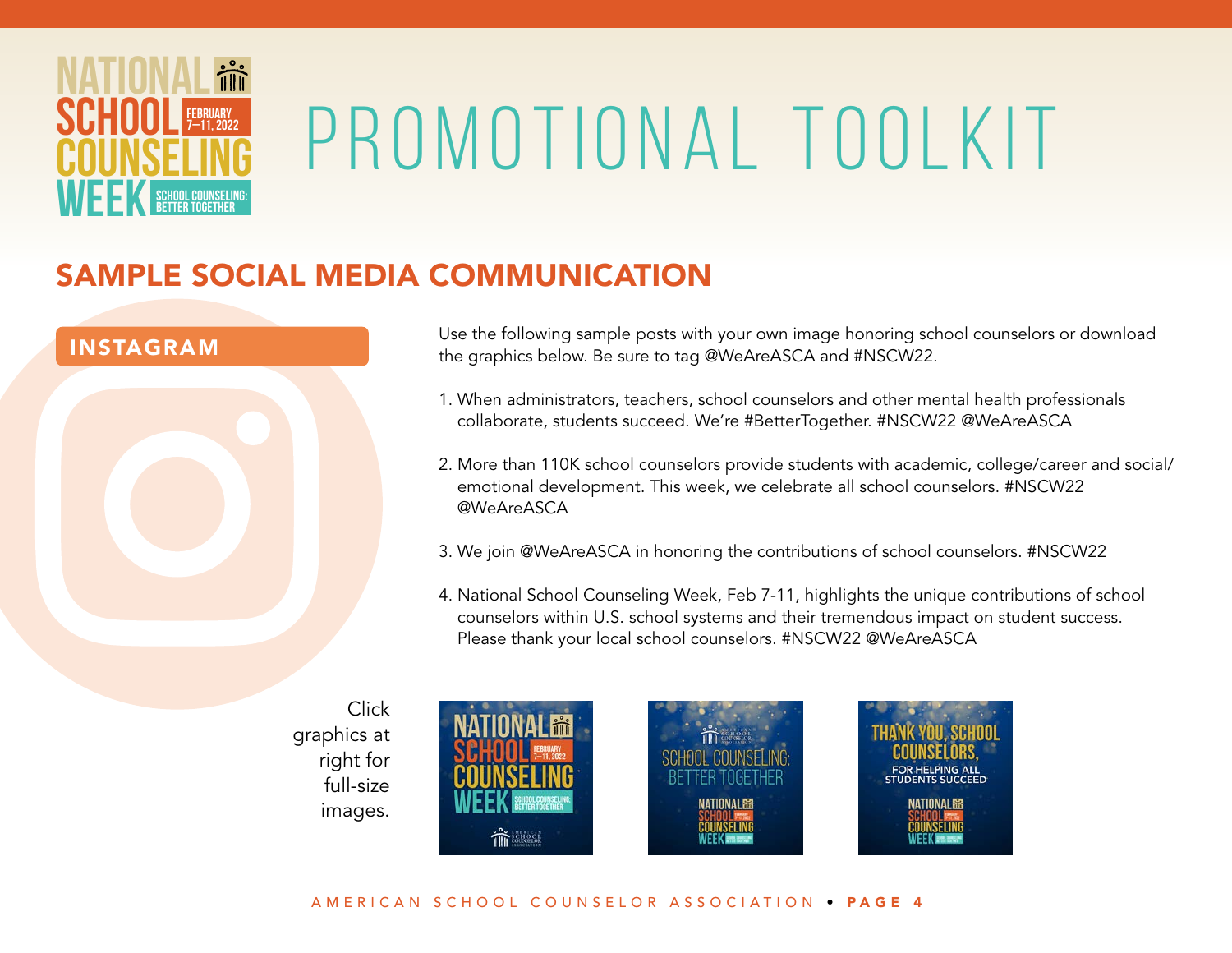

## GRAPHICS



#### FULL SIZE PHOTO/VIDEO CHALLENGE GRAPHIC



 $\bigcap$